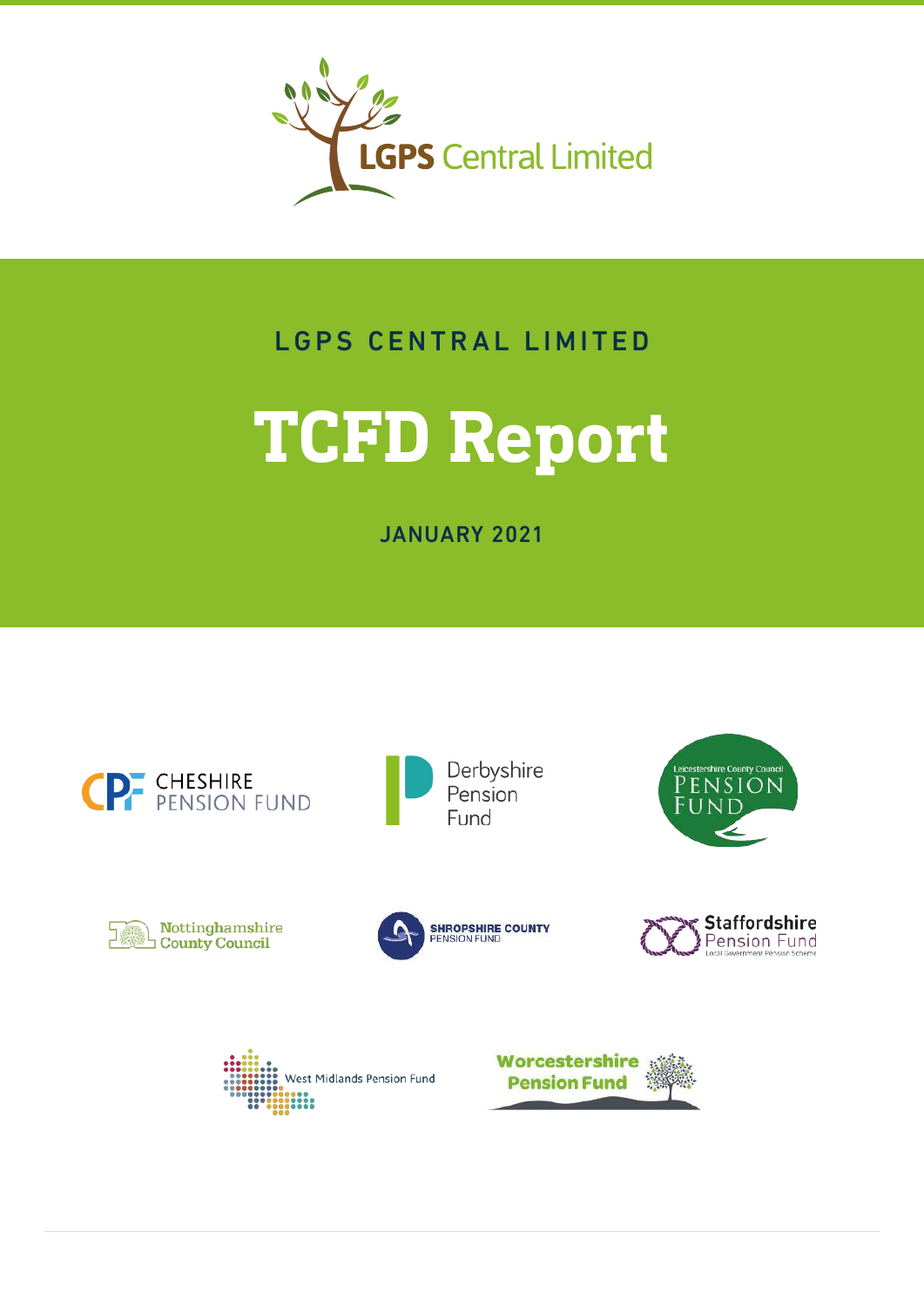## *INTRODUCTION TO THE TCFD*

The Taskforce on Climate-related Financial Disclosures (TCFD) was commissioned in 2015 by Mark Carney in his remit as Chair of the Financial Stability Board. In 2017 the TCFD released its recommendations for improved transparency by companies, asset managers, asset owners, banks, and insurance companies with respect to how climate-related risks and opportunities are being managed. Official supporters of the TCFD total 930 organisations representing a market capitalisation of over \$11 trillion. Disclosure that aligns with the TCFD recommendations currently represents best practice.

#### Figure 1



#### *CORE ELEMENTS OF RECOMMENDED CLIMATE-RELATED FINANCIAL DISCLOSURES*

#### Governance

The organisation's governance around climate-related risks and opportunities

#### **Strategy**

The actual and potential impacts of climate-related risks and opportunities on the organization's businesses, strategy, and financial planning

#### Risk Management

The processes used by the organization to identify, assess, and manage climate-related risks

#### Metrics and Targets

The metrics and targets used to assess and manage relevant climate-related risks and opportunities

LGPS Central Ltd supports the TCFD recommendations as the optimal framework to describe and communicate the steps the business is taking to manage climate-related risks and incorporate climate risk management into investment processes. As a representative of eight Local Government Pension Scheme (LGPS) Pension Funds, we are long-term investors and are diversified across asset classes, regions and sectors, making us "universal owners". It is in our interest that the market can effectively price climate-related risks and that policy makers are able to address market failure. We believe TCFD-aligned disclosure from asset owners, asset managers, and corporates, is in the best interest of our LGPS Pension Fund clients and their ultimate beneficiaries.

## *LGPS CENTRAL LTD'S SUPPORT OF TCFD RECOMMENDATIONS*

LGPS Central Ltd's Responsible Investment (RI) beliefs align fully with the inherent objective of the TCFD guidance, which is to acknowledge and assess climate change as financially material over the lifespan of our client's investments. We do not view TCFD reporting as an endpoint, but rather a tool and a point of departure for how we assess and act on the risk and opportunity spectrum that climate change represents to our investment management operations.

Building on the investment beliefs of our eight Local Authority Pension Fund owners/clients (our Partner Funds), we take the view that financial markets could be materially impacted by climate change and by the response of climate policy-makers. Our remit as an LGPS asset pooling company means we assist Partner Funds to invest in a manner suited to their investment strategies and provide investment opportunities that meet Partner Fund investment needs at any given time. During the course of 2020, LGPS Central Ltd conducted in-depth climate risk assessments for each individual Partner Fund and provided a Climate Risk Report (CRR) bespoke to each of them. The CRR is designed to allow each Partner Fund a view of the climate risk held through their entire asset portfolio accompanied by proposed actions each could take in order to manage and reduce that risk. We will continue to work with and assist our Partner Funds in developing appropriate and future-proofed climate risk metrics and tools, including Climate Risk Strategies and Climate Stewardship Plans.

LGPS Central Ltd has been a public supporter of the recommendations of the TCFD since the inception of the business in 2018 and have called for its widespread adoption. We provide in this document an updated TCFD Report for LGPS Central Ltd following our interim report published in 2019.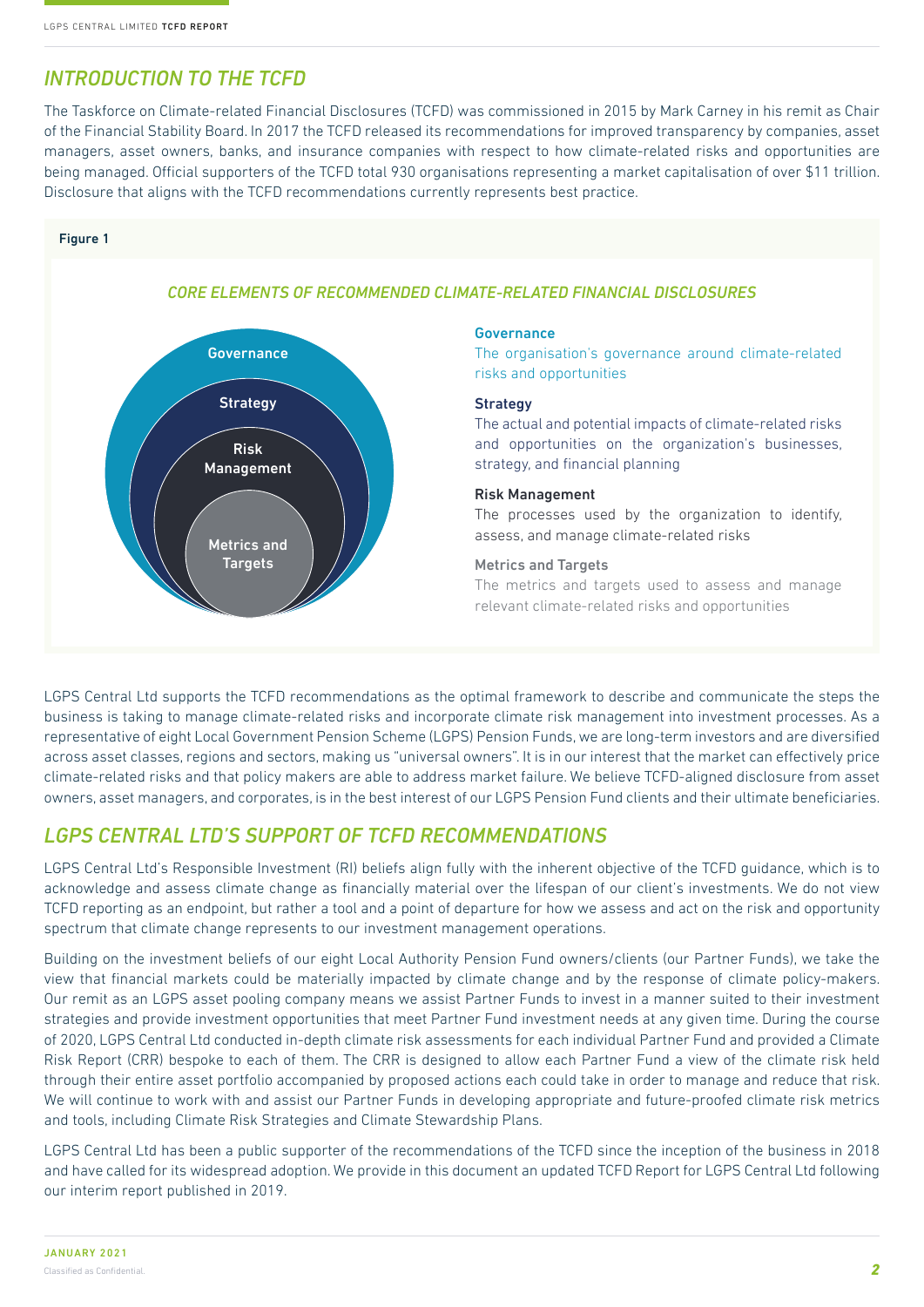## *CLIMATE-RELATED RISKS*

Human activities are estimated to have caused approximately 1.0°C of global warming above pre-industrial levels. Most of this warming has occurred in the past 35 years, with the five "warmest" years on record taking place since 2010. Between the years 2006-2015, the observed global mean surface temperature was 0.87°C higher than the average over the 1850-1990 period. The overwhelming scientific consensus is that the observed climactic changes are the result primarily of human activities including electricity and heat production, agriculture and land use change, industry, and transport.



In order to mitigate the worst economic impacts of climate change, there must be a large, swift, and globally co-ordinated policy response. Despite this, the majority of climate scientists anticipate that given the current level of climate action, by 2100 the world is estimated to be between 2°C and 4°C warmer, with significant regional variations. This is substantially higher than the Paris Climate Change Agreement, which reflects a collective goal to hold the increase in the climate's mean global surface temperature to well below 2°C above pre-industrial levels and to pursue efforts to limit the temperature increase to 1.5°C.

Figure 3: Selected extracts from the Paris Agreement on climate change. Source: UNFCCC.

#### *PARIS AGREEMENT ARTICLE 2(1)A*

Holding the increase in the global average temperature to well below 2°C above pre-industrial levels and pursuing efforts to limit the temperature increase to 1.5°C above pre-industrial levels, recognizing that this would significantly reduce the risks and impacts of climate change;

#### *PARIS AGREEMENT ARTICLE 2(1)C*

Making finance flows consistent with a pathway towards low greenhouse gas emissions and climate-resilient development.

#### *PARIS AGREEMENT ARTICLE 4(1)*

In order to achieve the long-term temperature goal set out in Article 2, Parties aim to reach global peaking of greenhouse gas emissions as soon as possible, recognizing that peaking will take longer for developing country Parties, and to undertake rapid reductions thereafter in accordance with best available science, so as to achieve a balance between anthropogenic emissions by sources and removals by sinks of greenhouse gases in the second half of this century, on the basis of equity, and in the context of sustainable development and efforts to eradicate poverty.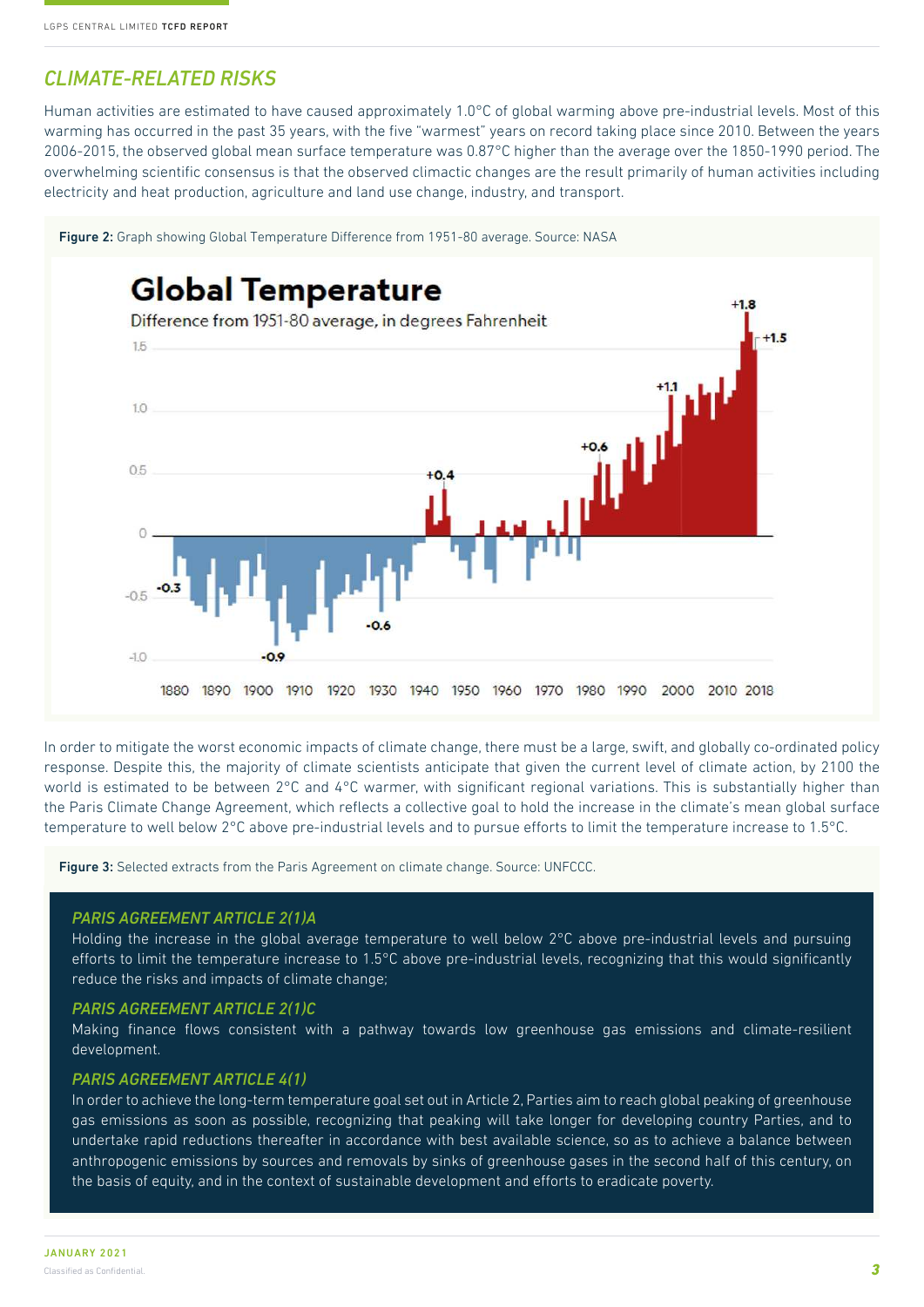Given its contribution to global greenhouse gas (GHG) emissions, the energy sector is expected to play a significant role in the long-term decarbonisation of the economy. Figure 4 suggests that in one climate scenario the proportion of coal, oil, and gas in the global power generation mix will shrink to 31% of total by 2050. However, it is important to recognise that not only is the supply of energy expected to be a factor in global decarbonisation, but the demand for energy plays a crucial role too. In addition, the behaviour of private and state-owned energy companies (not commonly invested in by UK pension funds) is as important as their publicly traded counterparts.

The issue faced by diversified investors (such as pension funds) is not only limited to the oil & gas and power generation sectors, but also to downstream sectors. Investors focussing exclusively on primary energy suppliers could fail to identify material climate risks in other sectors. Research suggests that the oil & gas sector is not homogeneous with regards to climate risk: were climate policies to affect the oil price, those companies with assets lower down the cost curve are less likely to be financially compromised than those companies with higher cost assets. Investors that assume each fossil fuel company bears an equal magnitude of climate-related risk could be led towards sub-optimal decision-making.

LGPS Central Ltd recognises that climate-related risks can be financially material and that the due consideration of climate risk falls within the scope of our fiduciary duty. Given the long-duration liabilities of our Partner Funds and the timeframe in which climate risks could materialise, a holistic approach to risk management covering all sectors and all relevant asset classes is essential.

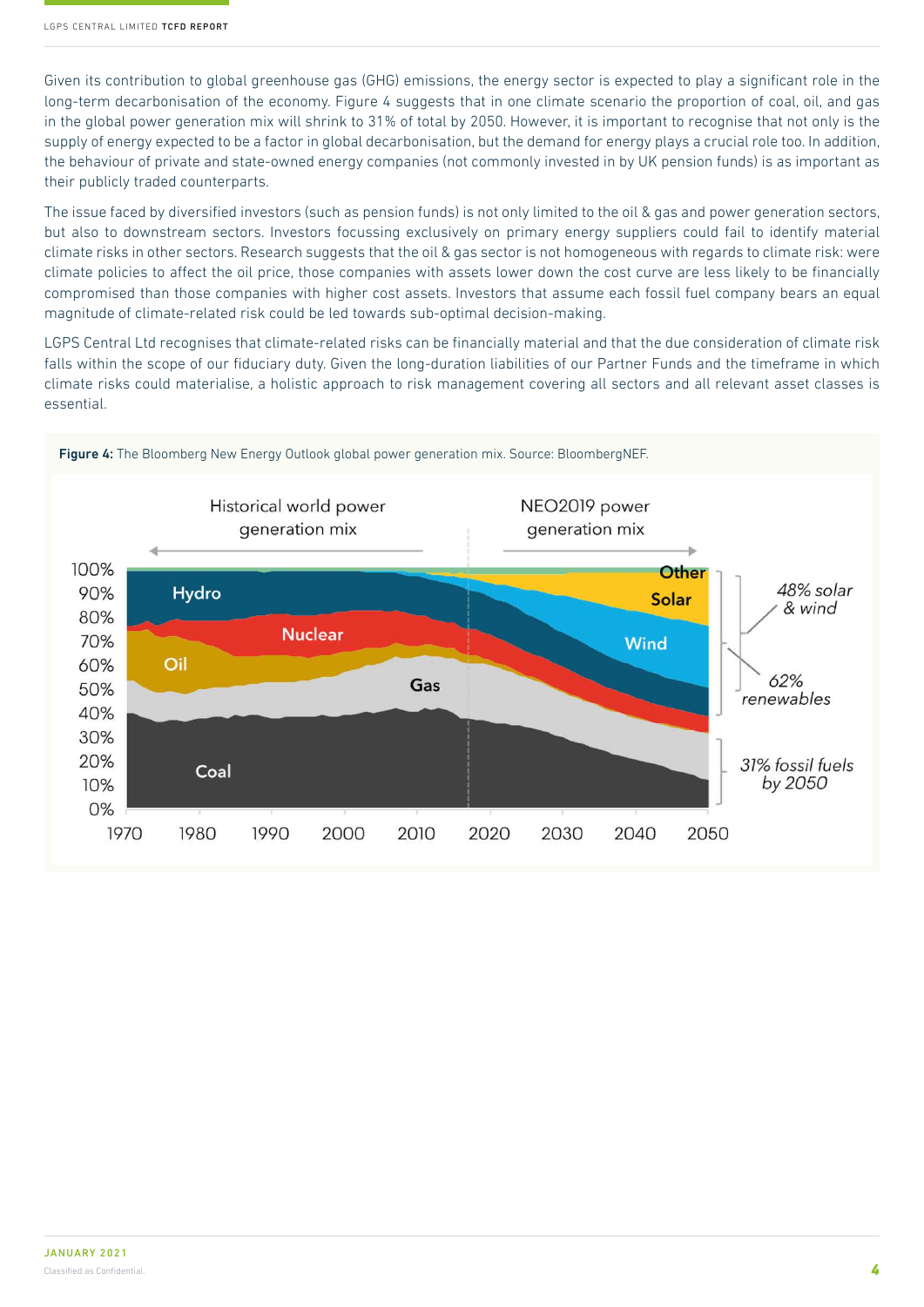#### **Governance**

#### **TCFD RECOMMENDED DISCLOSURE**

#### a) Describe the board's oversight of climate-related risks and opportunities

The LGPS Central Ltd Board is responsible for approving and monitoring LGPS Central Ltd's approach to climate change, as part of its approval of the Responsible Investment & Engagement Policy (RI&EP). The RI&EP contains a specific Responsible Investment Belief on climate change, which is based on the investment beliefs of our Partner Funds. Board-level KPIs are in place for responsible investment and engagement (RI&E) and regular updates on progress are provided to the Board. The Board meets at least six times a year. RI&E, including climate change is included as a regular item on the Board's agenda.

RI&E, including climate change, is part of every LGPS Central Ltd investment product, and all product business cases are approved by the Board.

Prior to publication, the Board reviewed and approved this TCFD Report.

#### **TCFD RECOMMENDED DISCLOSURE**

#### b) Describe management's role in assessing and managing climate-related risks and opportunities.

Day-to-day management of climate change strategy is delegated to the Investment Team, with oversight from the Investment Committee (IC) and the Chief Investment Officer (CIO). The Director of Responsible Investment & Engagement is accountable to the IC for the implementation of the RI&EP, which includes climate change. Portfolios are monitored by the IC on a quarterly basis.

#### **Strategy**

#### **TCFD RECOMMENDED DISCLOSURE**

#### a) Describe the climate-related risks and opportunities the organisation has identified over the short, medium and long term.

LGPS Central Ltd's investment managers consider climate-related risks across the short-, medium- and long-term as relevant for the investment time horizon included in their specific mandates. A subset of risk factors is presented in Table 1.

Short- and medium-term risks typically include policy and technology risks; medium- and long-term risks include physical impact and resource availability. Risks, and risk management strategies, vary significantly by asset class. For example, policy risk could crystallise in the relatively short-term, and this could impact listed equity valuations. By contrast, resource availability could materialise over the medium and longer term, and could impact real assets.

LGPS Central Ltd identifies material climate-related issues through research and collaboration (notably with the TPI, IIGCC, PRI, CA100+, and LAPFF). LGPS Central Ltd has made use of the TPI Toolkit to observe climate risk management in large listed equity stocks.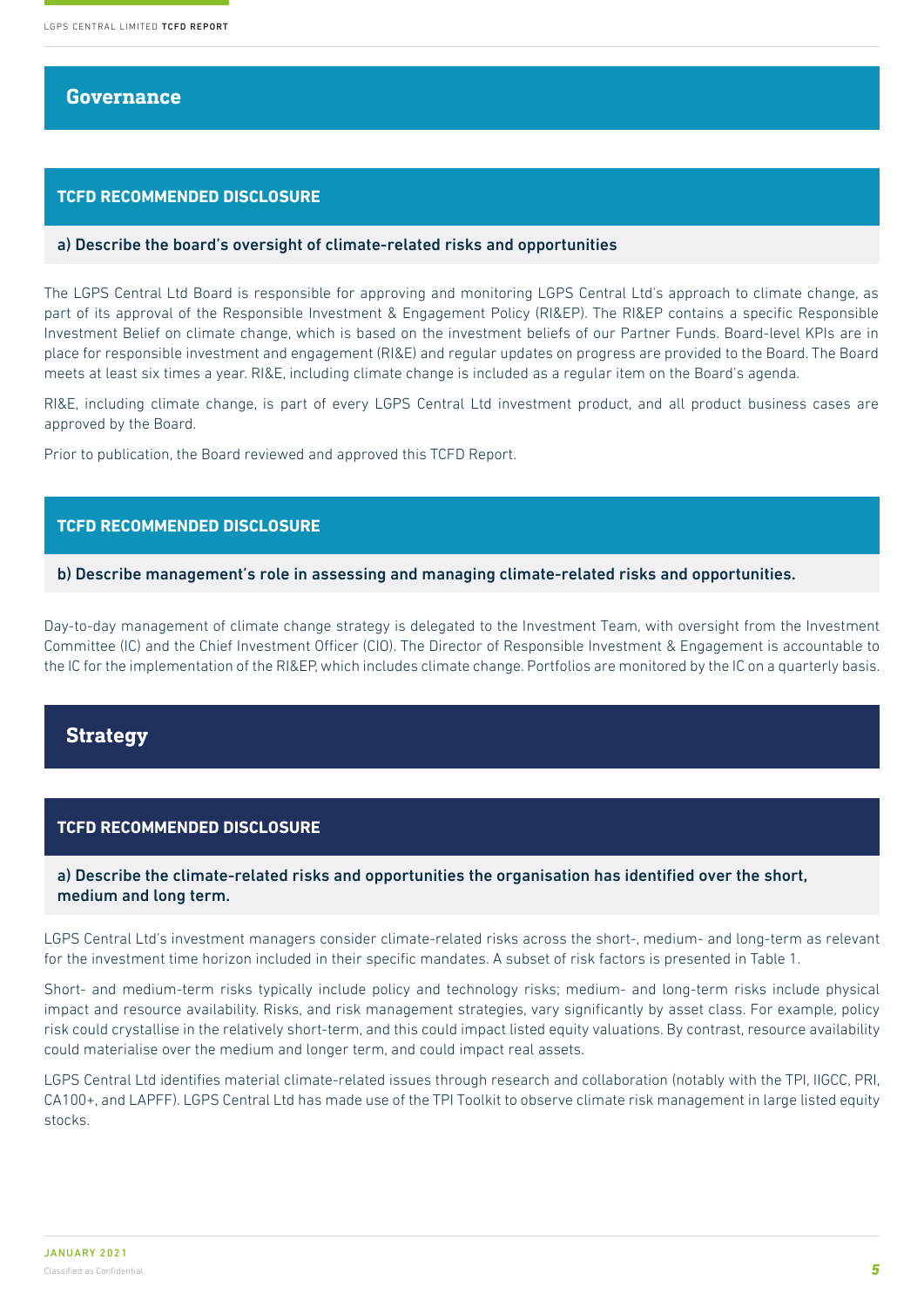#### TABLE 1: EXAMPLE SHORT, MEDIUM & LONG-TERM RISKS

|              | <b>SHORT &amp; MEDIUM TERM</b>                                                                                                         | <b>LONG TERM</b>                                                      |
|--------------|----------------------------------------------------------------------------------------------------------------------------------------|-----------------------------------------------------------------------|
| <b>Risks</b> | Carbon prices<br>Technological change<br>Policy tightening<br>Consumer preferences                                                     | Resource scarcity<br>Extreme weather events<br>Sea level rise         |
| Asset class  | Listed equities<br>Growth assets<br>Energy-intensive industry<br>Oil-dependent sovereign issuers<br>Carbon-intensive corporate issuers | Infrastructure<br>Property<br>Agriculture<br>Commodities<br>Insurance |

#### **TCFD RECOMMENDED DISCLOSURE**

#### b) Describe the impact of climate-related risks and opportunities on the organisation's business, strategy and financial planning.

RI&E, which includes climate change, is included in all mandates managed by LGPS Central Ltd. For portfolios managed internally, material climate risks are factored into stock research, due diligence, and stewardship plans. For externally managed investments, our expectations are typically inserted into IMAs, LPAs, or side letters, and managers' approaches are considered before appointment and on an ongoing basis through regular monitoring. We would not appoint an external fund manager were we not assured of the appropriate management of financially material climate-related risks.

All LGPS Central Ltd investment products have achieved "RI Integrated Status". This is conferred upon a portfolio if a document explaining how RI will be integrated into the day-to-day management of the portfolio has been approved by the Investment Committee. This document is asset-class specific and includes Beliefs, Documentation, Process, Reporting and Review. RI Integrated Status provides assurance that RI, including climate change, is being appropriately integrated into the way we manage assets for our clients.

LGPS Central aims to offer investment products to support clients to manage climate risk as well as exploit climate change opportunities. Our All World Climate Multi Factor Fund takes account of the risks and opportunities associated with climate change by design. While seeking exposure to five style factors, the fund tilts away from companies that are carbon intensive or own fossil fuel reserves, and tilts towards companies that generate green revenues.

#### **TCFD RECOMMENDED DISCLOSURE**

c) Describe the resilience of the organisation's strategy, taking into consideration different climate-related scenarios, including a 2°C or lower scenario.

LGPS Central Ltd understands the value of climate scenario analysis, but also note the limitations with current methodologies and data sets. As a first step, LGPS Central Ltd has used the Paris Agreement Capital Transition Assessment tool to analyse our listed equity portfolios transition risks over several scenarios. The analyses suggest that our portfolios align well to a 2°C scenario when considering oil production, renewable capacity and electric vehicle production (we are more aligned than the broad equity market), but less well aligned when considering coal production. It is partly in response to these results that we are (a) engaging heavily with coal producers and (b) part of a working group at the IIGCC to enhance methodologies for assessing 2°C alignment.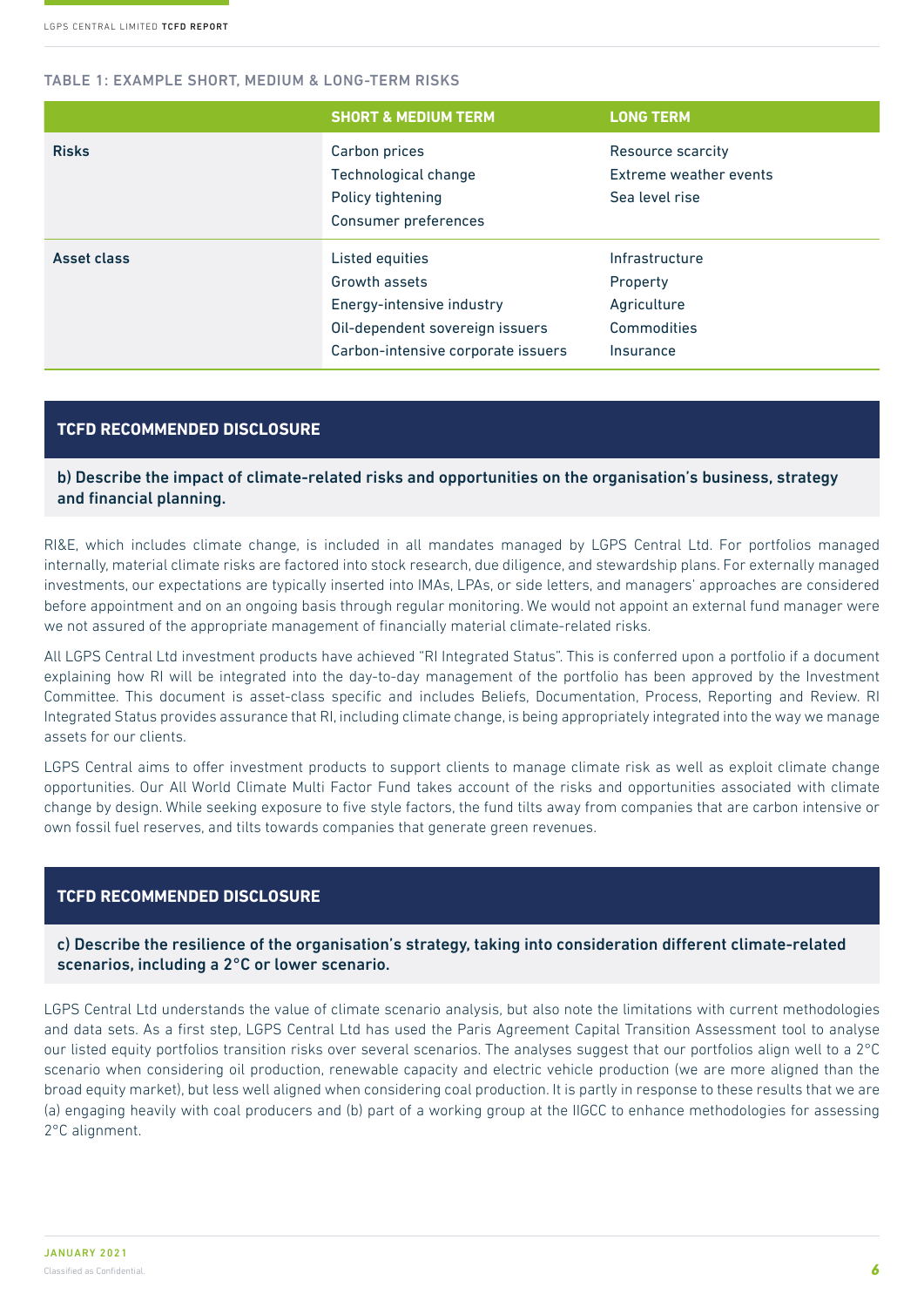### **Risk Management**

#### **TCFD RECOMMENDED DISCLOSURE**

#### a) Describe the organisation's process for identifying and assessing climate-related risks.

Depending on the asset class in question, risk identification is either a bottom-up or a top-down process. For index-tracking funds (other than climate-factor funds), a top-down process is employed to identify which sectors and constituents should be prioritised for engagement. For actively managed funds, including funds of funds, a bottom-up process is employed to understand the inherent risk and any mitigants in place at a stock or fund level. Through membership and participation in CA100+, TPI, and CDP, we engage companies to improve their climate-related disclosures, and thus make risk identification more efficacious.

The relevant investment team, alongside the RI&E team, monitor external managers on a quarterly basis. External fund managers are required to provide information on their ESG integration, stewardship activities and carbon risk metrics in quarterly monitoring forms.

#### **TCFD RECOMMENDED DISCLOSURE**

#### b) Describe the organisation's process for managing climate-related risks.

LGPS Central Ltd manages climate risk in different ways according to the nature, duration, magnitude and time horizon of the risk itself. The predominant management technique is investment stewardship through engagement and voting. A significant amount of the AUM LGPS Central Ltd manages for clients is invested in passive equity funds, which are managed on a regional basis. How companies manage climate-related transition and physical risks and opportunities is highly likely to affect long-term profits and company returns. Climate risk could also affect market-wide performance, for example through carbon pricing in the EU, or could affect particular sectors within a market, for example through changes in subsidies. In order to encourage a broad transition towards a low-carbon economy, LGPS Central Ltd pursues a stewardship strategy including multiple strands of engagement; engagement with companies, sector-level engagement, industry standard setter- and policy engagement. With our long-term investment horizon, we take a whole-of-market outlook. LGPS Central Ltd actively engages both fossil fuel producers and all the companies on the demand side. We also engage the banks that provide finance and the accountants who audit companies' accounts. LGPS Central Ltd views this as the most viable and most impactful way of using our voice. Alongside LGPS Central Ltd's direct engagements, we have several partners that engage investee companies on climate risk.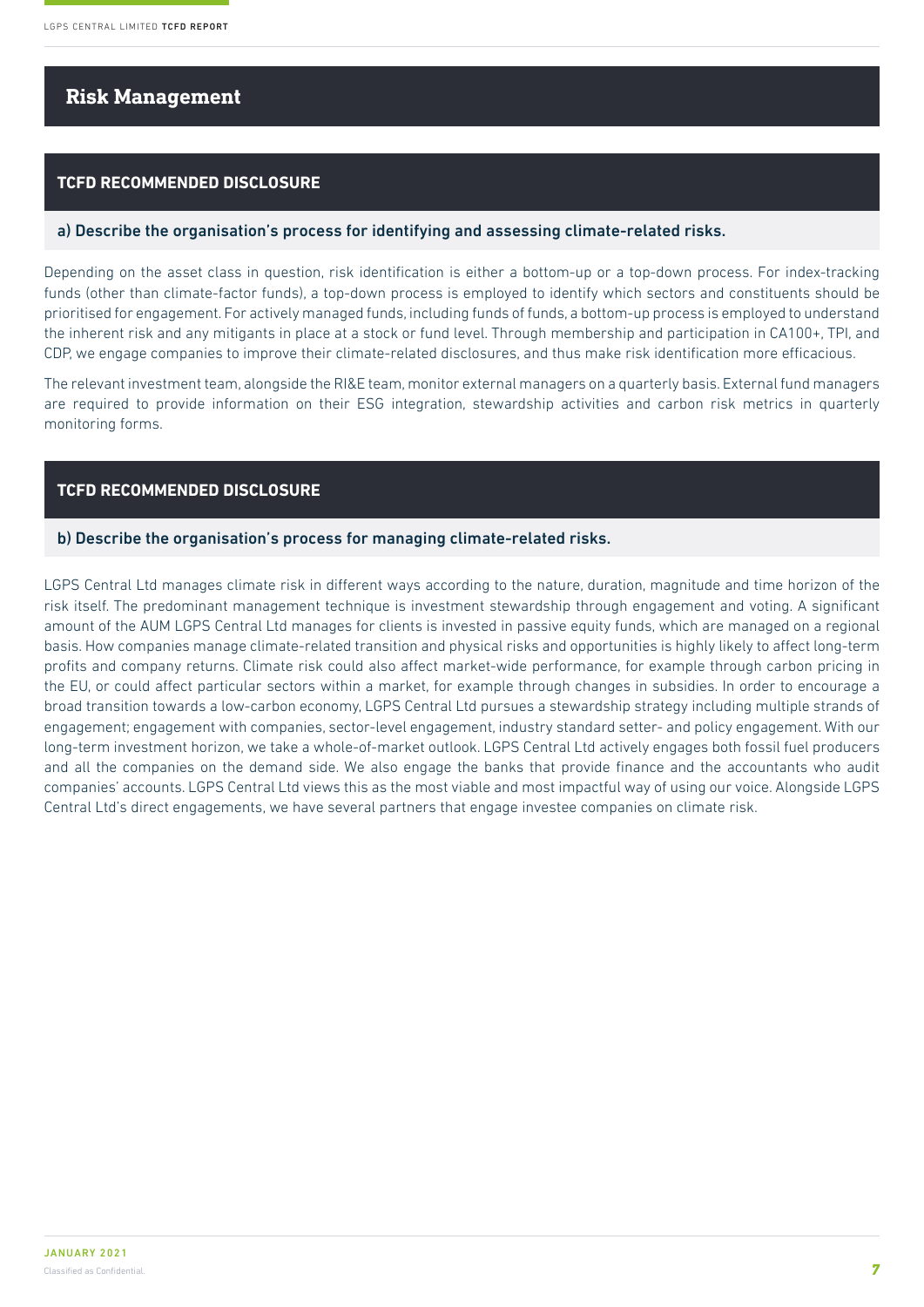#### TABLE 2: LGPS CENTRAL LTD'S ENGAGEMENT PARTNERS

| <b>ORGANISATION</b>                                                                                                                                                                                                                                                                      | <b>REMIT</b>                                                                                                                                                                                                                                                                                                                                                                                                                                                                                                                                                                                                                     |  |
|------------------------------------------------------------------------------------------------------------------------------------------------------------------------------------------------------------------------------------------------------------------------------------------|----------------------------------------------------------------------------------------------------------------------------------------------------------------------------------------------------------------------------------------------------------------------------------------------------------------------------------------------------------------------------------------------------------------------------------------------------------------------------------------------------------------------------------------------------------------------------------------------------------------------------------|--|
| EOS at Federated Hermes is engaged by LGPS Central Ltd to expand the scope of the<br>engagement programme, especially to reach non-UK companies.<br><b>Federated</b><br><b>Hermes</b><br>In 2019, EOS conducted engagements on 238 climate change issues across its company<br>universe. |                                                                                                                                                                                                                                                                                                                                                                                                                                                                                                                                                                                                                                  |  |
| Group on Climate Change                                                                                                                                                                                                                                                                  | LGPS Central Ltd is an active member of IIGCC. IIGCC is a leading global investor membership<br>body and with over 250 investor members with $\epsilon$ 33 trillion in assets is the largest one<br>focusing specifically on climate change. Its corporate programme focuses specifically on<br>working with investee companies and helping them to align their business strategies with the<br>goals of the Paris Agreement. IIGCC also engages policy makers in key markets on behalf of<br>investor members, asking for Paris-aligned climate policy action.                                                                  |  |
| Climate <sup>-</sup>                                                                                                                                                                                                                                                                     | LGPS Central Ltd regularly engages through Climate Action 100+. CA100+ has over 500<br>members with nearly USD \$52 trillion in assets under management. This is an investor<br>initiative to ensure the world's largest corporate greenhouse gas emitters take necessary<br>action on climate change. The companies include 161 'systemically important emitters' who<br>currently are responsible for approximately 80% of industrial carbon emissions.                                                                                                                                                                        |  |
| Transition<br>Pathway<br>Initiative                                                                                                                                                                                                                                                      | LGPS Central Ltd is on the Steering Committee of the Transition Pathway Initiative (TPI). TPI is<br>a global initiative led by asset owners and supported by asset managers. Aimed at investors<br>and free to use, it assesses companies' preparedness for the transition to a low-carbon<br>economy, supporting efforts to address climate change. TPI collaborates closely with CA100+<br>in the roll-out of a Benchmark Framework which will allow evaluation of company progress<br>on short-medium-and long-term trajectories in line with the Paris Accord, as well as scoring<br>of companies within and across sectors. |  |

The instruction of shareholder voting opportunities is an important part of climate stewardship. LGPS Central Ltd has a proactive shareholder voting programme, and votes are instructed according to LGPS Central Ltd's Voting Principles. These principles incorporate climate change, for example by voting against companies that do not meet certain thresholds in the Transition Pathway Initiative (TPI) scoring system.

LGPS Central Ltd has co-filed shareholder resolutions that relate to climate change. LGPS Central Ltd recently co-filed climaterelated shareholder resolutions at the meetings of BP Plc, Barclays Plc, and Citigroup.

#### **TCFD RECOMMENDED DISCLOSURE**

c) Describe how processes for identifying, assessing and managing climate-related risks are integrated into the organisation's overall risk management.

RI&E risks, a subset of investment risks, are defined as including climate-related risks. Investment risks fall within the scope of our Investment Risk Framework & Policy, which employs a 'three lines of defence' model. Climate risk is primarily managed in the first line of defence.

Climate risk is included in LGPS Central Ltd's Risk Register.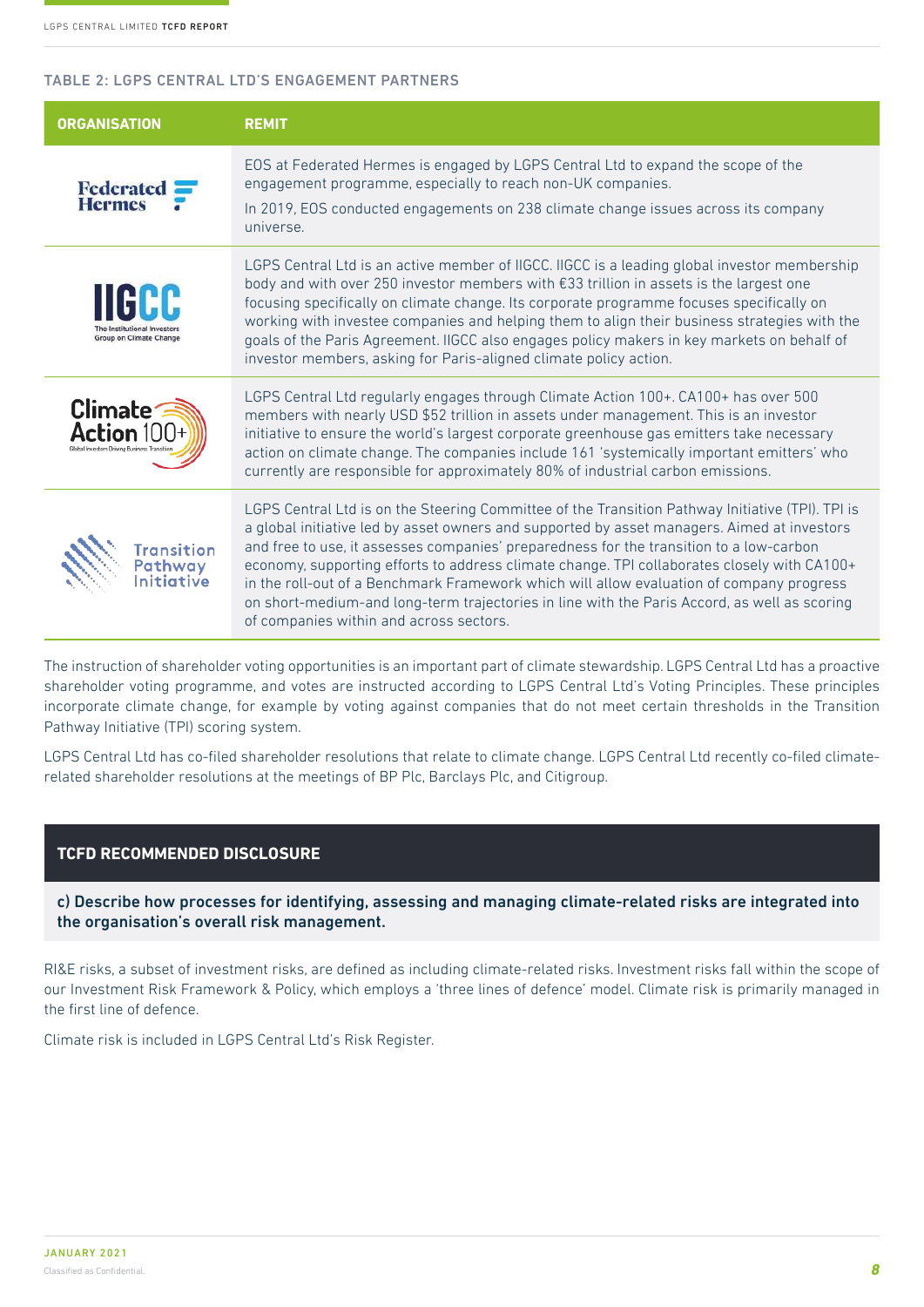## **Metrics & Targets**

#### **TCFD RECOMMENDED DISCLOSURE**

a) Disclose the metrics used by the organisation to assess climate-related risks and opportunities in line with its strategy and risk management process.

LGPS Central Ltd utilises several different tools and metrics to assess climate-related risks and opportunities. A carbon risk metrics analysis has been carried out on the LGPS Central Ltd's equity investment funds, which represents 82% of the Company's total assets. The poor availability of data in asset classes other than listed equities prevents a more complete analysis at this time. The scope of the analysis comprises the total equities portfolios as at  $30<sup>th</sup>$  November 2020:

The carbon risk metrics analysis include:

- portfolio carbon footprints<sup>1</sup>
- weight of portfolios invested in companies with fossil fuel reserves
- weight of portfolios invested in companies with thermal coal reserves
- weight of portfolios invested in companies deriving more than 30% of their energy mix from coal power
- weight of portfolios invested in companies whose products and services include clean technology
- metrics assessing the management of climate risk by portfolio companies

Carbon risk metrics aid LGPS Central Ltd in assessing the potential climate-related risks to which the sub Funds are exposed, and identifying areas for further risk management, including company engagement and fund manager monitoring. LGPS Central Ltd additionally monitors stewardship data (see above).

Analysis from the Transition Pathway Initiative (TPI) is used to assess the climate risk of individual portfolio companies and supports formulating engagement activities.

#### **TCFD RECOMMENDED DISCLOSURE**

Disclose Scope 1, Scope 2, and if appropriate, Scope 3 greenhouse gas (GHG) emissions, and the related risks. TCFD Guidance: *Asset owners should provide the weighted average carbon intensity, where data are available or can be reasonably estimated, for each fund or investment strategy.*

In line with TCFD guidance, we provide here the carbon footprints of the LGPS Central Ltd equity ACS Funds:

TABLE 3: CARBON RISK METRICS FOR THE EQUITY PORTFOLIOS<sup>2</sup>:

|                                |                                                | <b>CARBON FOOTPRINT (tCO2e/ \$M REVENUE)</b> |           |           |  |  |  |
|--------------------------------|------------------------------------------------|----------------------------------------------|-----------|-----------|--|--|--|
| <b>PORTFOLIO NAME</b>          | <b>BENCHMARK</b>                               | <b>PF</b>                                    | <b>BM</b> | % DIFF    |  |  |  |
| <b>Total Equities</b>          | Total Equities Blended Benchmark <sup>3</sup>  | 137.9                                        | 163.7     | $-15.76%$ |  |  |  |
| <b>Active Equities</b>         | Active Equities Blended Benchmark <sup>4</sup> | 108.5                                        | 182.9     | $-40.69%$ |  |  |  |
| N/A<br><b>Passive Equities</b> |                                                | 153.3                                        | $-$       | -         |  |  |  |

<sup>&</sup>lt;sup>1</sup> Following TCFD guidance the weighted average portfolio carbon footprints is used.

2 Certain Information @ 2020 MSCI ESG Research LLC. Reproduced by permission.

 $^3$  The benchmark for the Total Equities portfolio is composed of the underlying benchmarks of the active and passive strategies, weighted in proportion to the current GBP amount invested in each portfolio. 4 The benchmark for the Active Equities portfolio is composed of the underlying benchmarks of the active strategies, weighted in proportion to the current GBP amount invested in each portfolio.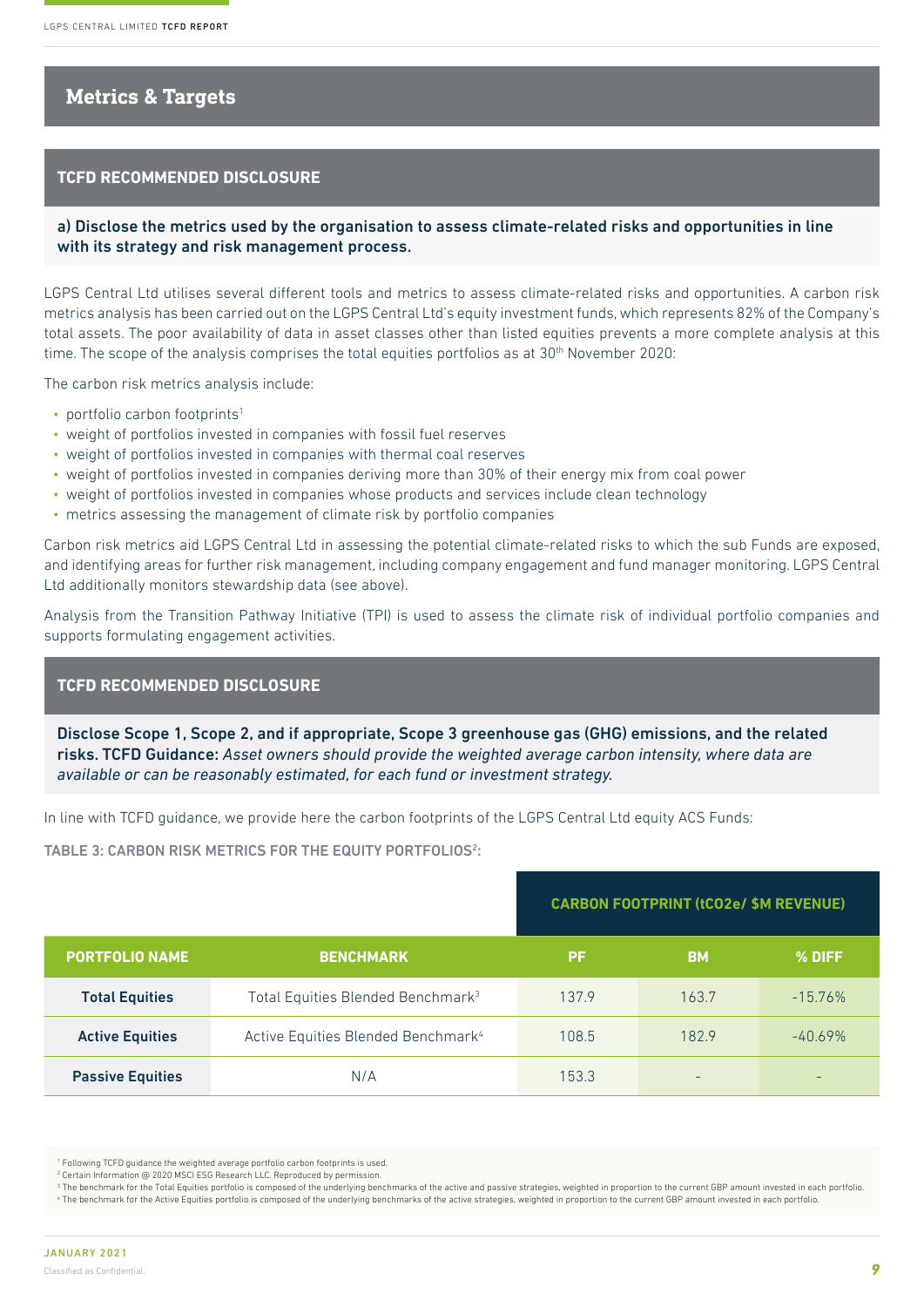The Total Equities portfolio is made up of the Active Equities portfolio and the Passive Equities portfolio. The Active Equities portfolio comprises the LGPS Central Global Equity Active Multi-Manager Fund and the LGPS Central Emerging Market Equity Active Multi-Manager Fund weighted according to their size in GBP. The Passive Equities portfolio comprises the LGPS Central UK Passive Fund, LGPS Central Global Ex UK Fund, LGPS Central Dividend Growth Factor Fund, and LGPS Central All World Climate Multi Factor Fund weighted according to their size in GBP. These passive funds track an index, so the carbon footprint of the benchmark is in each case the same as that of the fund. For this reason, no benchmark comparison is provided.

LGPS Central Ltd's Total Equities portfolio is c.16% more carbon efficient than the total equities blended benchmark. This means that, on average, for every \$m of economic output companies produce, LGPS Central Ltd's investee companies emit 16% fewer GHG emissions than the companies in the blended benchmark. Similarly, the Active Equities portfolio has a lower carbon footprint when compared to its blended benchmark.

#### TABLE 4: WEIGHT IN FOSSIL FUEL RESERVES AND CLEAN TECHNOLOGY FOR THE EQUITY PORTFOLIOS<sup>5</sup>:

|                         |                                         | <b>WEIGHT IN FOSSIL</b><br><b>FUEL RESERVES</b><br>(%) |                          | WEIGHT IN THERMAL<br><b>COAL RESERVES</b><br>(%) |       | <b>WEIGHT IN COAL</b><br><b>POWER</b><br>(% ) |           | <b>WEIGHT IN CLEAN</b><br><b>TECHNOLOGY</b><br>(%) |           |          |        |                                         |        |
|-------------------------|-----------------------------------------|--------------------------------------------------------|--------------------------|--------------------------------------------------|-------|-----------------------------------------------|-----------|----------------------------------------------------|-----------|----------|--------|-----------------------------------------|--------|
| <b>PORTFOLIO NAME</b>   | <b>BENCHMARK</b>                        | <b>PF</b>                                              | <b>BM</b>                | I % DIFF '                                       | -PF.  | <b>BM</b>                                     | I % DIFF' | <b>PF</b>                                          | <b>BM</b> | % DIFF   | / PF / | <b>BM</b>                               | % DIFF |
| <b>Total Equities</b>   | <b>Total Equities Blended Benchmark</b> |                                                        |                          | 5.82% 5.91% -0.09% 2.54% 2.42%                   |       |                                               | 0.12%     |                                                    |           |          |        | 1.26% 1.48% -0.22% 36.53% 36.73% -0.20% |        |
| <b>Active Equities</b>  | Active Equities Blended Benchmark       |                                                        |                          | 6.18% 6.45% -0.27% 2.75% 2.41%                   |       |                                               | 0.34%     |                                                    |           |          |        | 1.10% 1.74% -0.64% 37.60% 38.18% -0.58% |        |
| <b>Passive Equities</b> | N/A                                     | 5.62%                                                  | $\overline{\phantom{m}}$ | $\sim$                                           | 2.42% | $\sim$                                        | $\sim$    | 1.35%                                              |           | $\equiv$ | 35.96% | $\frac{1}{2}$                           |        |

Both the Total Equities and Active Equities portfolio have a lower exposure to fossil fuel reserves and weight in coal power compared to their respective blended benchmarks.

The TPI framework evaluates companies based on their climate risk management quality and their carbon performance. The former includes an assessment of policies, strategy, risk management and targets. There are six management quality levels a company can be assigned to:

- Level 0 Unaware of (or not Acknowledging) Climate Change as a Business Issue
- Level 1 Acknowledging Climate Change as a Business Issue
- Level 2 Building Capacity
- Level 3 Integrated into Operational Decision-making
- Level 4 Strategic Assessment
- Level 4\* Satisfies all management quality criteria

Within the Total Equity portfolio, 142 companies are ranked by the TPI. As shown in Figure 5, the proportion of companies ranked by the TPI as having a management quality of Level 3, 4 or 4\* is 81% (115 companies). As per LGPS Central Ltd's Voting Principles 2020, we will consider voting against the company Chair, and other relevant directors or resolutions if a company is assessed by TPI's management quality framework to be at a Level 2 or lower.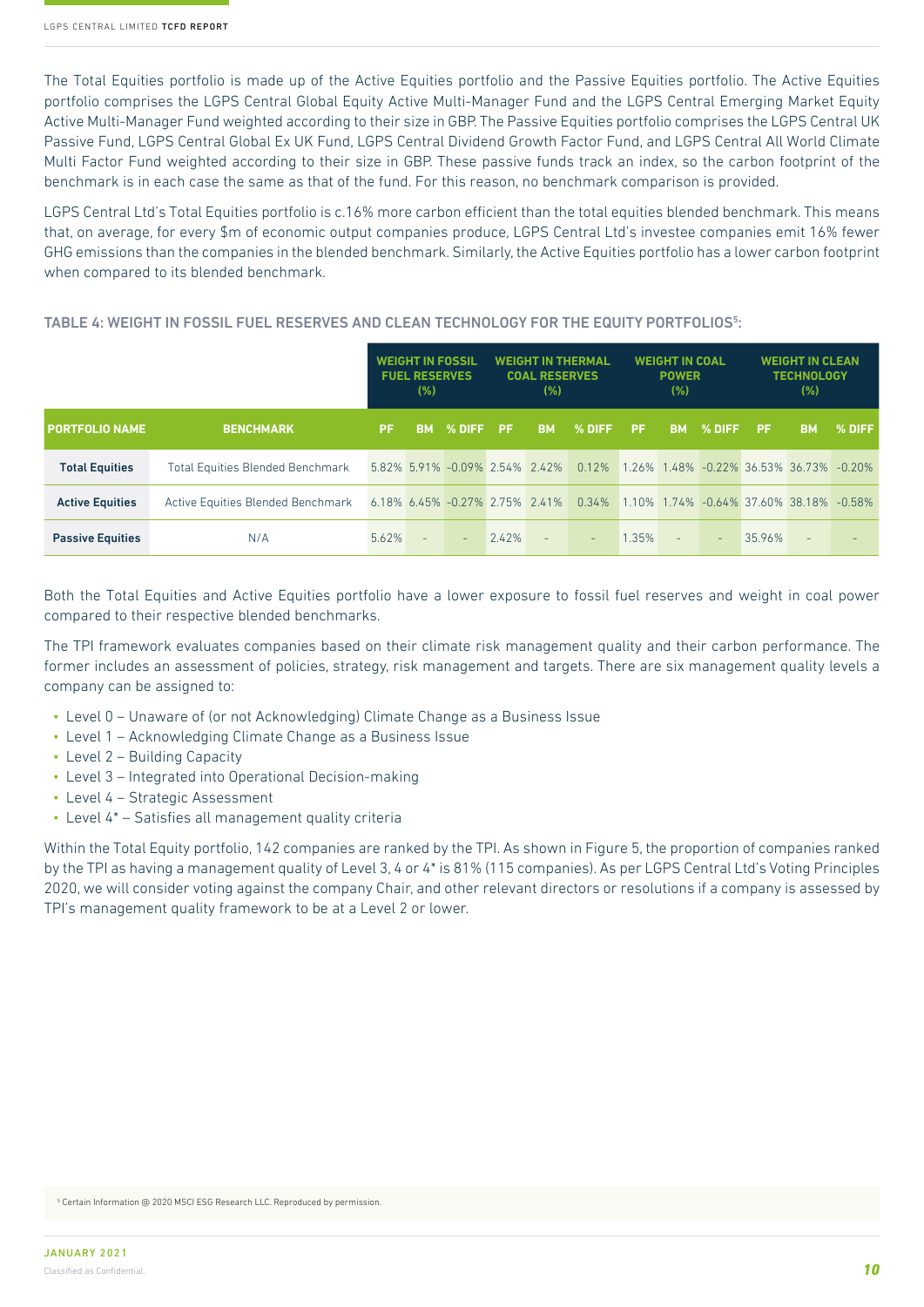



#### **TCFD RECOMMENDED DISCLOSURE**

c) Describe the targets used by the organisation to manage climate-related risks and opportunities and performance against targets.

The use of quantified metrics is under review. In undertaking this review, LGPS Central Ltd values the usefulness of numerical targets but are conscious of the nascence and complexity of climate risk models, and share some concern that focussing on one particular metric or target could be overly reductionistic, or give a false impression of accuracy.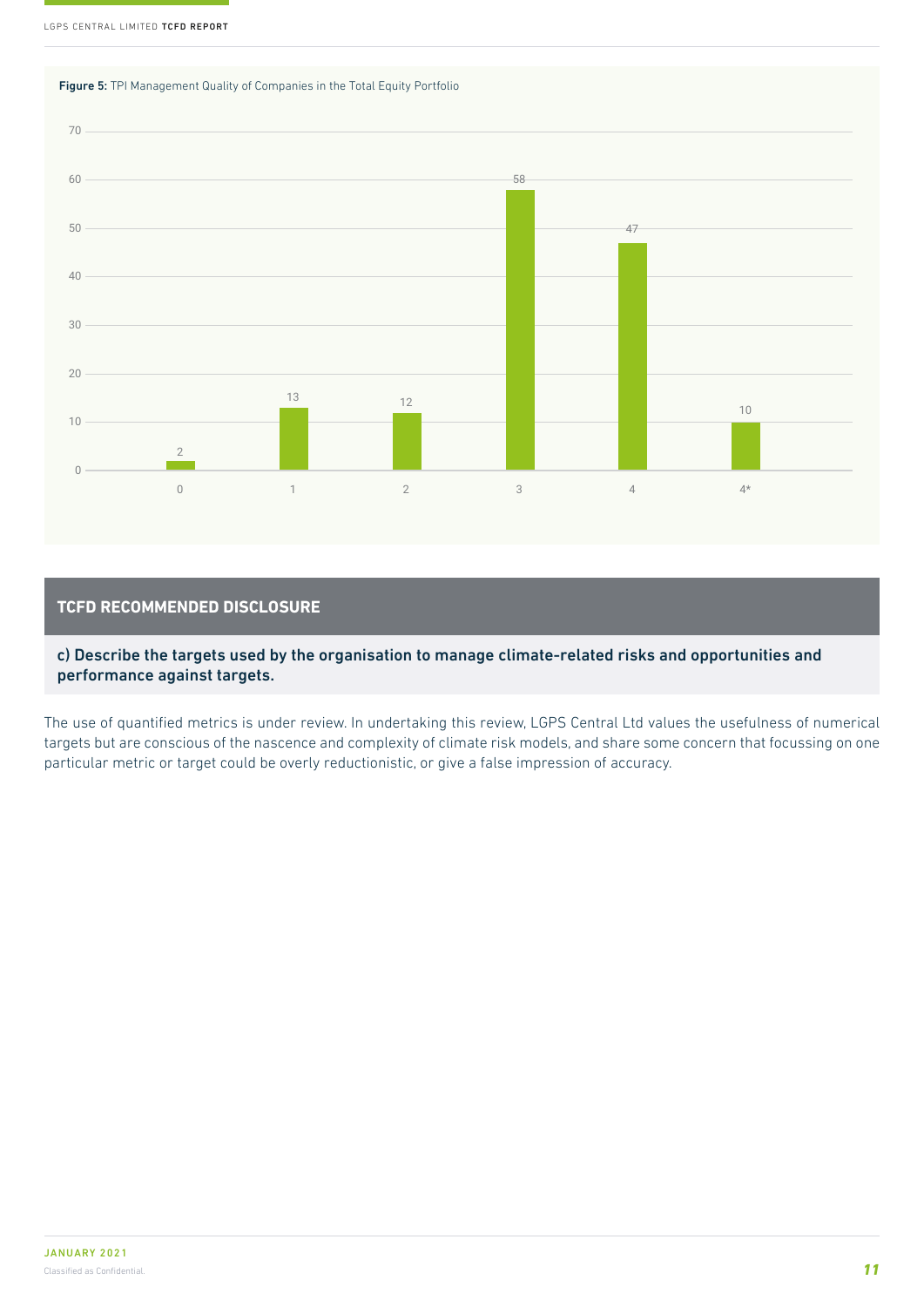## **Appendix 1**

#### TCFD Recommendations for Asset Owners (source: TCFD)

#### **GOVERNANCE**

Recommended Disclosure (a) Describe the board's oversight of climate-related risks and opportunities.

Recommended Disclosure (b) Describe management's role in assessing and managing climate-related risks and opportunities.

#### **STRATEGY**

Recommended Disclosure (a) Describe the climate-related risks and opportunities the organisation has identified over the short, medium, and long term.

Recommended Disclosure (b) Describe the impact of climate-related risks and opportunities on the organisation's businesses, strategy, and financial planning.

Recommended Disclosure (c) Describe the resilience of the organisation's strategy, taking into consideration different climate-related scenarios, including a 2°C or lower scenario.

#### **RISK MANAGEMENT**

Recommended Disclosure (a) Describe the organisation's processes for identifying and assessing climate-related risks.

Recommended Disclosure (b) Describe the organisation's processes for managing climate-related risks.

Recommended Disclosure (c) Describe how processes for identifying, assessing, and managing climate-related risks are integrated into the organisation's overall risk management.

#### **METRICS AND TARGETS**

Recommended Disclosure (a) Disclose the metrics used by the organisation to assess climate-related risks and opportunities in line with its strategy and risk management process.

Recommended Disclosure (b) Disclose Scope 1, Scope 2, and, if appropriate, Scope 3 greenhouse gas (GHG) emissions, and the related risks.

Recommended Disclosure (c) Describe the targets used by the organisation to manage climate-related risks and opportunities and performance against targets.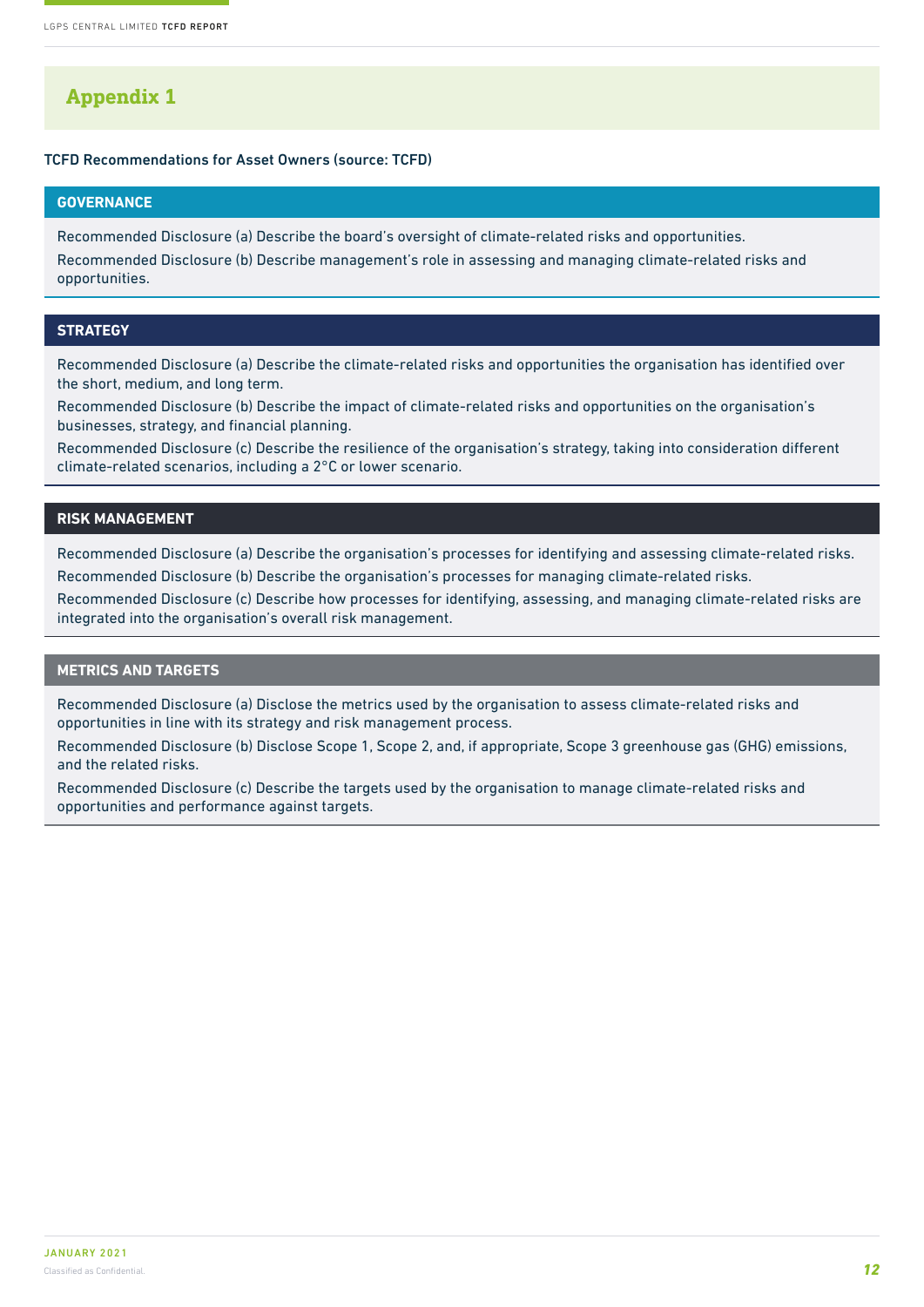## **Appendix 2**

*The following notices relate to Tables 3 and 4 (above) by LGPS Central Limited based on a product licensed by MSCI ESG Research LLC. This report confers no suggestion or representation of any affiliation, endorsement or sponsorship between LGPS Central and MSCI ESG Research LLC. Additionally:*

*Although LGPS Central's information providers, including without limitation, MSCI ESG Research LLC and its affiliates (the "ESG Parties"), obtain information (the "Information") from sources they consider reliable, none of the ESG Parties warrants or guarantees the originality, accuracy and/or completeness, of any data herein and expressly disclaim all express or implied warranties, including those of merchantability and fitness for a particular purpose. The Information may only be used for your internal use, may not be reproduced or redisseminated in any form and may not be used as a basis for, or a component of, any financial instruments or products or indices. Further, none of the Information can in and of itself be used to determine which securities to buy or sell or when to buy or sell them. None of the ESG Parties shall have any liability for any errors or omissions in connection with any data herein, or any liability for any direct, indirect, special, punitive, consequential or any other damages (including lost profits) even if notified of the possibility of such damages.*